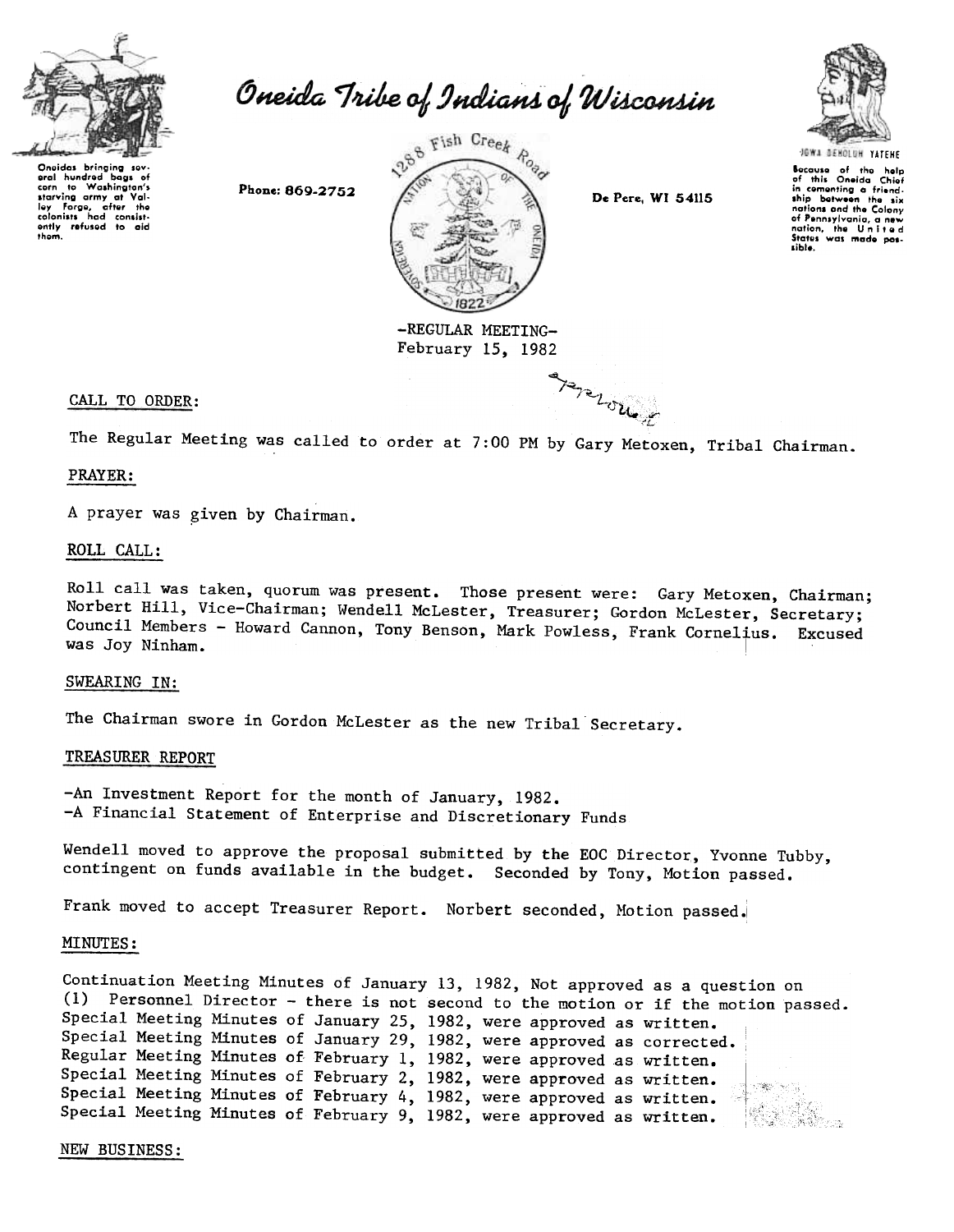Oneida Tribe Of Indians Of Wisconsin Regular Meeting -February 15, 1982 Page 2

# 1982 Oneida Pow-Wow

Stan Webster, talked about the coordination of the 1982 Oneida Pow-Wow. A motion was made by Howard to support the Oneida Pow-Wow. Seconded by Mark, Motion carried  $unanimously.$  How the Business Committee would-support was not stated.

### NCAI Convention

Stan Webster gave a brief history of NCAI and that the NCAI Convention will be held in Green Bay on October  $9-14$ , 1983. Oneida will be the host Tribe and there is a need to have an official coordinator and he would like to be considered for that position. Motion was made by Howard to recommend Stan Webster as official Co-Ordinator for Oneida for the NCAI Convention in Green Bay on October 9-14, 1983. Seconded by Frank, Motion carried unanimously.

#### ONEIDA LAND COMMITTEE

Tony moved to accept the Motion to allow Harrison Skenandore to move a trailer on his assignment for 1 year from the time of moving trailer thereon. Norbert seconded. motion carried.

Howard moved to accept the motion to approve residential lease of Bernard Wheelock, Tony seconded, motion carried.

Frank moved to accept the motion to approve residential lease of Weston Cornelius. Howard Seconded. Motion carried.

Wendell moved to accept the motion that Resolution  $#2-15-82-E$ , regarding lease hold interest of Carlton Smith be recommended for adoption. Frank seconded, motion carried.

Frank moved to accept the motion to approve residential lease of Rosemary Laitenan. Wendell seconded. Mark opposed, Motion carried.

Frank moved to accept the motion to approve residential lease of Christine and Steven Cottrell. Tony seconded. Motion carried.

Wendell moved to accept the Motion to forward a statement to the O.H. A. that:

"To the best of the Oneida T.and Committee and the Oneida Business Committee's knowledge, there are no archaelogical remains, burial grounds or historical matters on said described property"

Frank seconded. 'Motion carried.

Norbert moved to accept the motion to re-establish a purchase price of \$6,800.00 for the house with monthly payments of \$112.00 to include a simple interest of 3% per annum. Tony seconded. Motion carried with 4 for, 2 opposed, 1 abstain.

Tony moved to send the motion to take action to purchase 42.5 acres more or less of land from Bob Ambrosius to the Finance & Appropriations Committee. Seconded by Wendell, motion carried with 1 opposed.

Tony moved to accept the motion to reserve timber rights/mineral rights in leases to the D.H.A. Mark seconded. Motion carried with 6 for, 2 opposed.